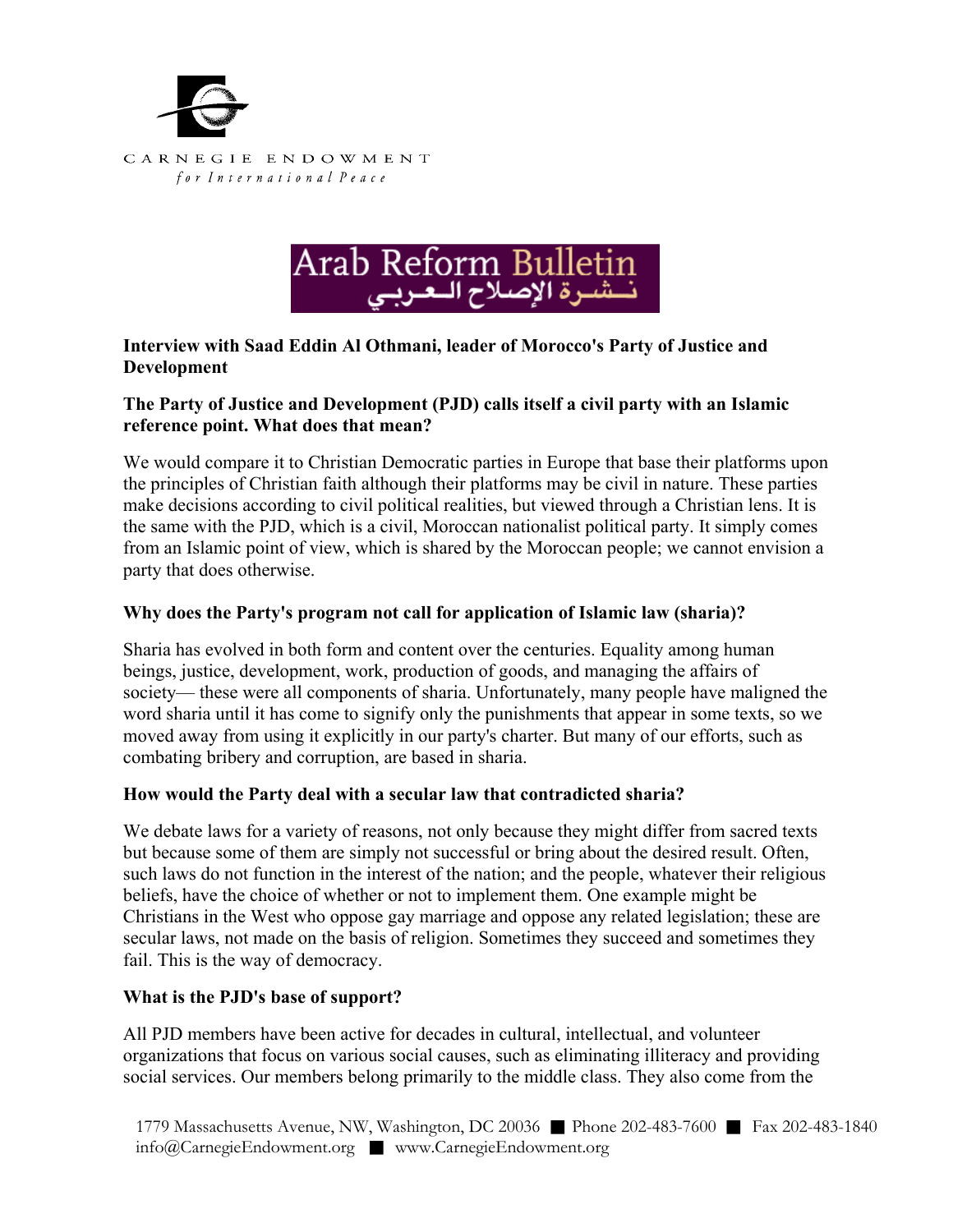cities, as opposed to rural areas where we have limited reach. The average age is between 35 and 40 years; this is young compared to other parties, and we have a youth movement that is continually uniting young people through organizations focusing on youth and student issues.

## **How has your participation in elections over the last decade affected the Party?**

Without a doubt, the initial controversy in parliament and in society had considerable impact on the development of our thinking and on our policies concerning the party and its members. In the beginning we focused on articulating general principles. Over time we became more experienced and capable of evaluating government policy in a detailed way, as well as making political deals. This is progress, and we are looking to expand this expertise in the future.

## **How are you able to support the monarchy and democratic change at the same time?**

The monarchy holds political power and also has the support of the Moroccan public. We feel that this does not contradict democracy; there are numerous monarchies in the democratic West. We must change the place of the monarchy within the political system and cultivate the relationship among the various powers, but the monarchy has always been one of many actors in the development of modern Morocco. I believe the next step in our political development should be enhanced cooperation between the monarch and other political actors. Naturally there will be disputes over some matters, such as the exact relationship of the king to government and government to parliament, the role of an independent judiciary, freedom of the press, and other political freedoms.

## **How did the May 2003 terrorist attacks in Morocco affect the PJD?**

Following the events of May 2003, many in the political class showed its leftist inclinations by trying to exploit the opportunity to discredit the PJD, accusing it of having a hand in terrorism. We know this accusation arose because the Party is a new political actor that quickly became one of the five largest parties in Moroccan politics. Other parties wanted to maintain their monopoly and engaged in partisan games geared to exclude the PJD. We tried not to respond in kind, choosing instead to wait until the difficult time passed, for the benefit of the Moroccan people. We engaged other actors in internal talks, and it soon became clear to the government that the PJD could play an important role in marginalizing extremism in Moroccan society.

# **What is the Party's position on the Personal Status Code?**

First, the Party did not oppose the law; rather it opposed a draft drawn up by a government official who was a former Communist. The problems of women are related to those of the family, and changes cannot be introduced into the institution of the family without addressing the needs of all its members. It is for this reason that we opposed the original draft. The PJD also participated in its own way in the social movement; we led a demonstration on March 19, 2000 that drew roughly 600,000 people. The King appointed a committee that solicited the views of political parties and organizations specializing in women's and family affairs, asking what they would like to change in the Personal Status Code, and the PJD contributed its views on the matter. There were intense debates about the law, and ultimately our wish was fulfilled when the law was renamed from the Personal Status Code to the Family Code.

# **What is the party's opinion of the new law on political parties?**

1779 Massachusetts Avenue, NW, Washington, DC 20036 ■ Phone 202-483-7600 ■ Fax 202-483-1840 info@CarnegieEndowment.org ■ www.CarnegieEndowment.org